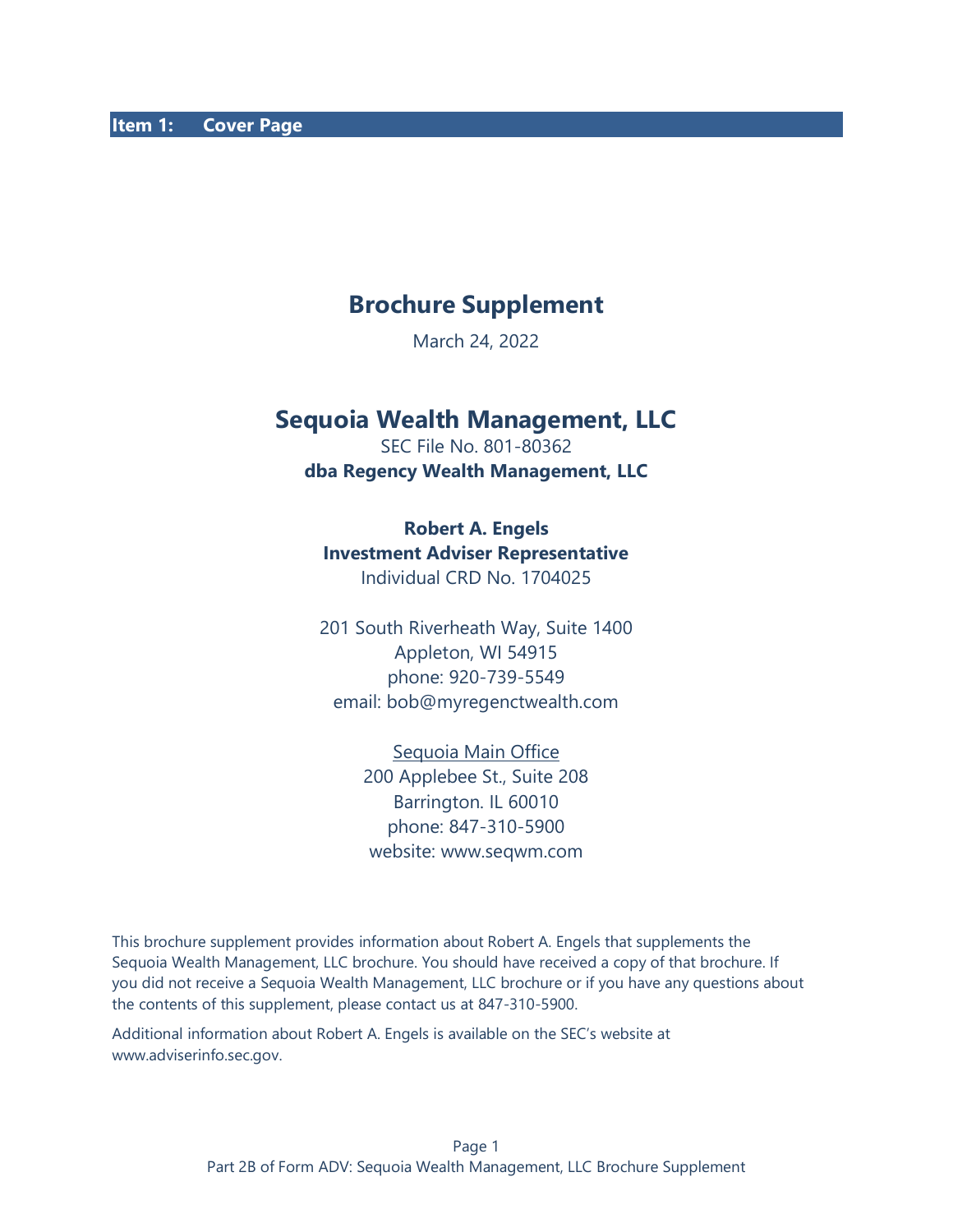### **Item 2: Educational Background and Business Experience**

Robert A. Engels (b. 1965) is an Investment Adviser Representative with Sequoia Wealth Management, LLC.

### **A. Educational Background**

| BS Finance, University of Wisconsin, Oshkosh | 1987 |
|----------------------------------------------|------|
|                                              |      |

#### **B. Business Background**

| Investment Adviser Rep, Sequoia Wealth Management, LLC | 11/2016-Present |
|--------------------------------------------------------|-----------------|
| Registered Rep, LPL Financial, LLC                     | 06/2004-Present |

### **C. Professional Designations**

# **Chartered Financial Consultant® (ChFC®)**

The Chartered Financial Consultant® (ChFC®) is the "Advanced Financial Planning" designation awarded by [The American College of Financial Services.](https://en.wikipedia.org/wiki/The_American_College_of_Financial_Services) Charter holders are qualified to provide comprehensive advanced [financial planning](https://en.wikipedia.org/wiki/Financial_planning) for individuals, professionals, and [small business](https://en.wikipedia.org/wiki/Small_business_owner)  [owners.](https://en.wikipedia.org/wiki/Small_business_owner) Candidates must successfully complete a self-study course and examination program, have three years of relevant work experience and comply with a code of ethics. Continuing Education Requirements: 30 hours every two years.

# **Chartered Life Underwriter® (CLU®)**

The Chartered Life Underwriter® (CLU®) credential is specifically designed to enhance the knowledge of people employed in the life insurance industry. Most, but not all, individuals who seek or have earned this designation are also licensed insurance agents or brokers. The CLU is conferred only upon successful completion of a ten-part course of study that covers fundamentals of economics, finance, taxation, investments, and other areas of risk management as they apply to life insurance. The course of study can be completed through home study or by attendance of courses offered by either a branch of the American Society of Chartered Life Underwriters or an affiliated college or university.

Enrollment in the CLU program requires that an individual have at least three years of professional experience in the insurance industry, preferably in life insurance. There are no degree requirements, although a high school diploma is strongly suggested. Three recommendations from clients and/or professional colleagues are also requested. The course of study consists of ten college-level courses, each lasting approximately 15 weeks. A three-hour examination taken at the conclusion of each course must be passed to successfully complete the program.

## **Item 3: Disciplinary Information**

Robert A. Engels does not have any disciplinary action to report. Public information concerning his registration as an investment advisor representative may be found by accessing the SEC's public disclosure site at www.adviserinfo.sec.gov.